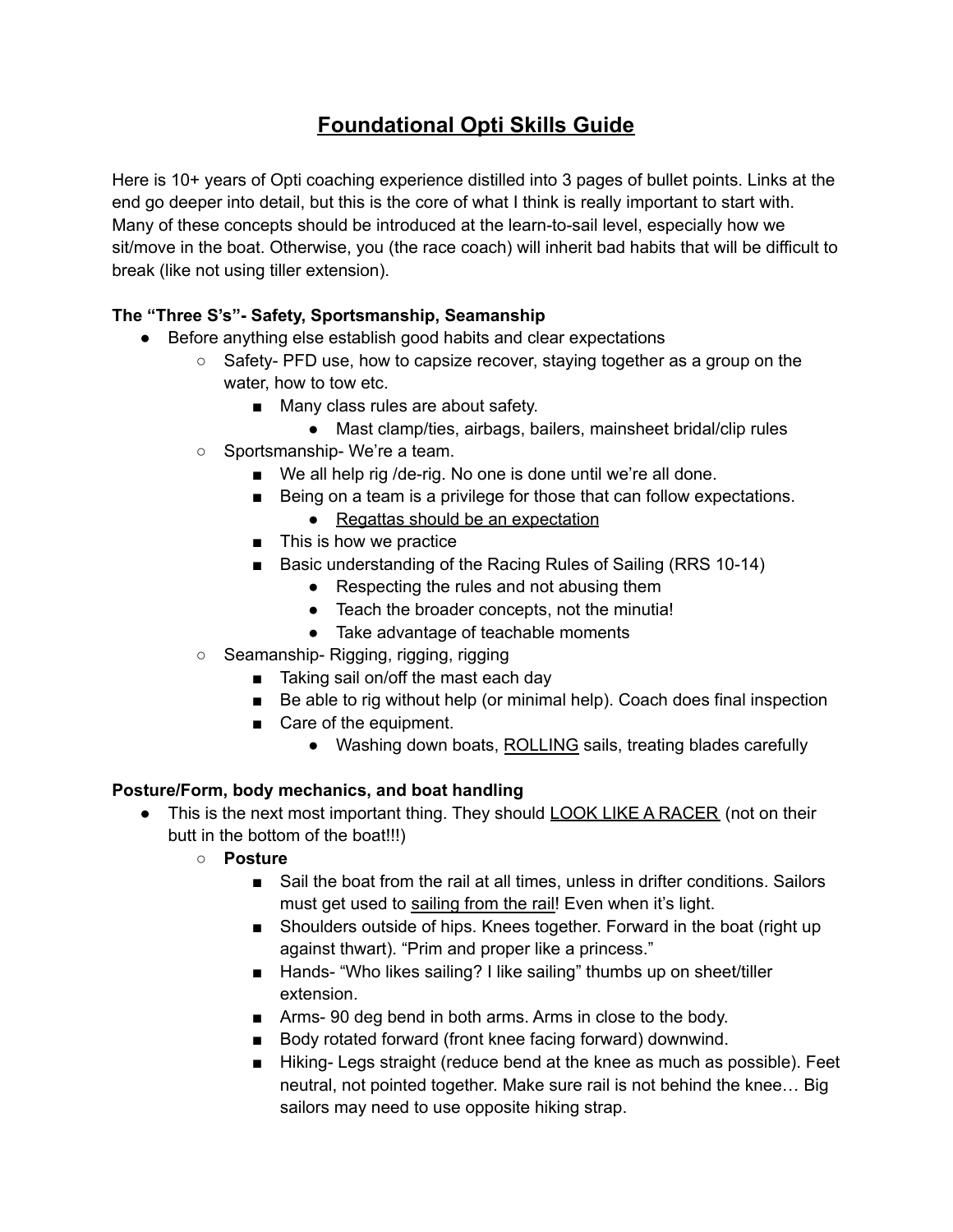- Goal is to keep boat trimmed level in both fore/aft and port/starboard planes. "Keep all four corners level"
- **○ Body Mechanics**
	- Comfort with tiller extension
	- Able to sheet using two hands.
	- Able to hold mainsheet and tiller extension in one hand while bailing with the other (sailing and bailing)
	- Crossing the boat on their feet in one step and landing on the new rail with their butt. Never taking a knee while tacking. Not "super-manning" when gybing
	- Tiller hand exchange- doing it at the very end of the tack. Sailor should be able to steer with hands crossed on new tack, then switch after they are hiking. (Good drill is tack-on-whistle, but can't switch hands until coach blows another whistle.)
	- Keeping eyes forward through maneuvers

#### **Sail Trim and Tuning**

- After body mechanics and boat handling come boat speed/tuning
	- **○ Sail Trim (basic)**
		- "Watch your woolies!" Get sailors used to looking up and forward, up and forward, etc.
			- Make sure they actually understand how telltales work.
		- Boom should be carried over the back corner of the boat upwind. As it gets windier, the boom may average several inches outside the back corner. Sail will stall if it comes more than an 1-2" inside the back corner (kills boat speed).
		- Sprit should be tightened to just take out wrinkles. The sprit controls the leech tension, similar to a vang on an FJ.
		- Sprit on starboard side of the boat, because sail will have better shape on that tack. Starboard is the more important tack, because we start the race on Starboard.
	- **○ Sail Trim (more advanced)**
		- Boom should be level, or for bigger sailors the end of the boom should be slightly elevated (this is set by mast rake). No droopy booms!
		- Sail should be set higher on the mast in light air (top end of bands) and lower in heavy air (lower end of bands). The top angle tie affects this the most, so does the boom preventer, vang, and sprit. Know the direction that each of these pull.
		- Boom preventer (aka "bling") controls where boom rests on the mast. Add twists in light air to raise the boom and relax the luff of the sail. Taking out twists is like applying cunningham. If the boom preventer is the right length, then about 3 twists should produce the light luff tension for light air.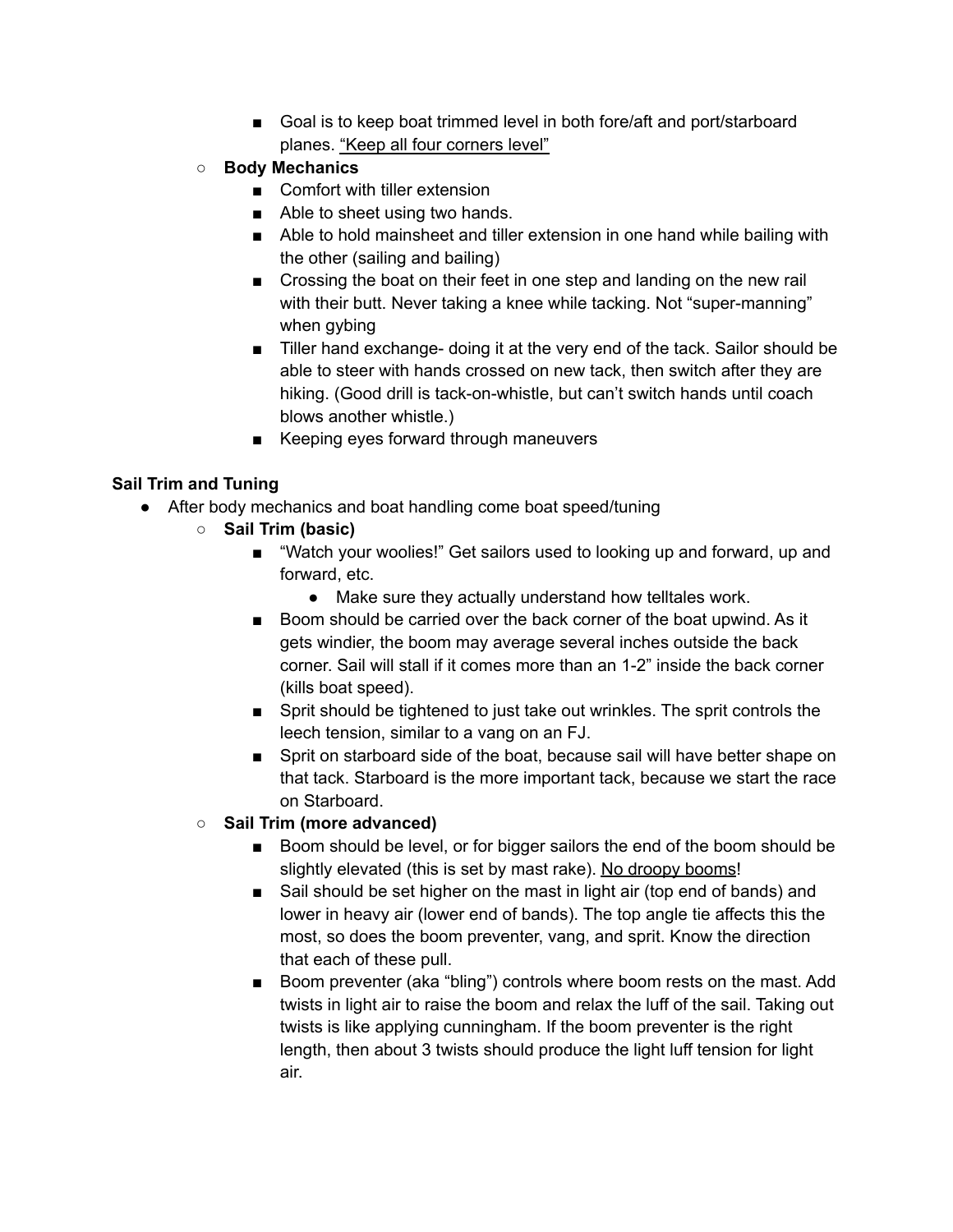- Vang- Acts like a vang and a cunningham. Pulls boom down until the boom preventer stops it from going any lower. Vang should always be very tight regardless of wind. Set vang by taking off sprit, tensioning mainsheet, and cleating vang (jam in the cleat with your thumb). Then ease mainsheet and apply sprit tension. Vang should become much tighter when sprit is applied (vang/sprit pull against each other). Always do sprit last, because you have 2:1 advantage helping you. Vang has no purchase and very short throw.
- **○ Tuning for heavy air (overpowered)**
	- Mast is raked aft  $\sim$ 2" more than normal
	- Twists are taken out of the boom preventer.
	- Sail is near the lowest legal position on the mast bands.
	- Vang is applied to the max
	- Sprit is cracked off a little. Perpendicular crease in the sail is OK once you start getting overpowered. In a survival situation, you can completely take off the sprit and sail with a small triangle of sail back to the dock
	- Daggerboard can be raised a few inches upwind.  $\sim$ 8" max when sailors reach survival mode.
	- Set mainsheet "hail mary" knot so, boom stops short of 90 degrees downwind.

#### **Coach Inspection List**

- Every day before sailors leave the dock....
	- Mast ties or clamps secured
		- Otherwise mast falls out when capsized and breaks the mast step
	- All sail ties fastened and evenly tensioned
		- Otherwise sail could tear or performance will suffer
	- Square knots are "set" firm
		- Loose square knots will come undone on the water
	- Vangs are tight
		- No vang will cause the boom will fall off the mast
	- Airbags are full
		- Otherwise sailor can't self-rescue
	- Boom is level
		- If not, then mast rake is grossly wrong
	- Sail is between mast bands (not overlapping either band)
		- If not, then top-angle tie and/or bling are not set properly.
		- At a regatta it is illegal to be outside the bands.
	- Sailor has two bailers
		- Two bailers can bail a boat dry twice as fast
		- One port, one starboard
	- Bowline is properly coiled/stowed for easy use under the bow rail. Bowline has a bowline tied in the end of it.